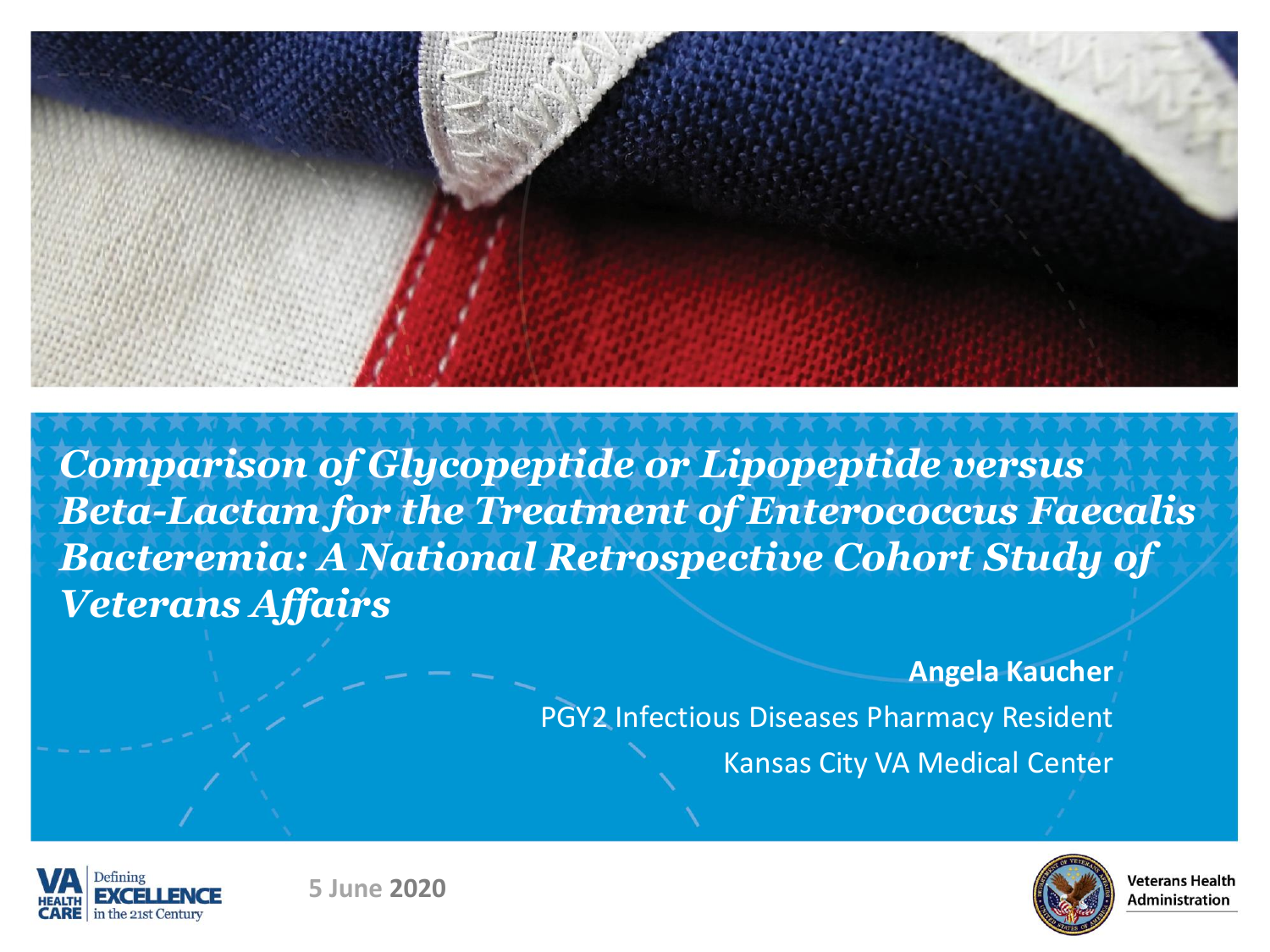## Disclosure

• The speaker has no actual or potential conflicts of interest in relation to this presentation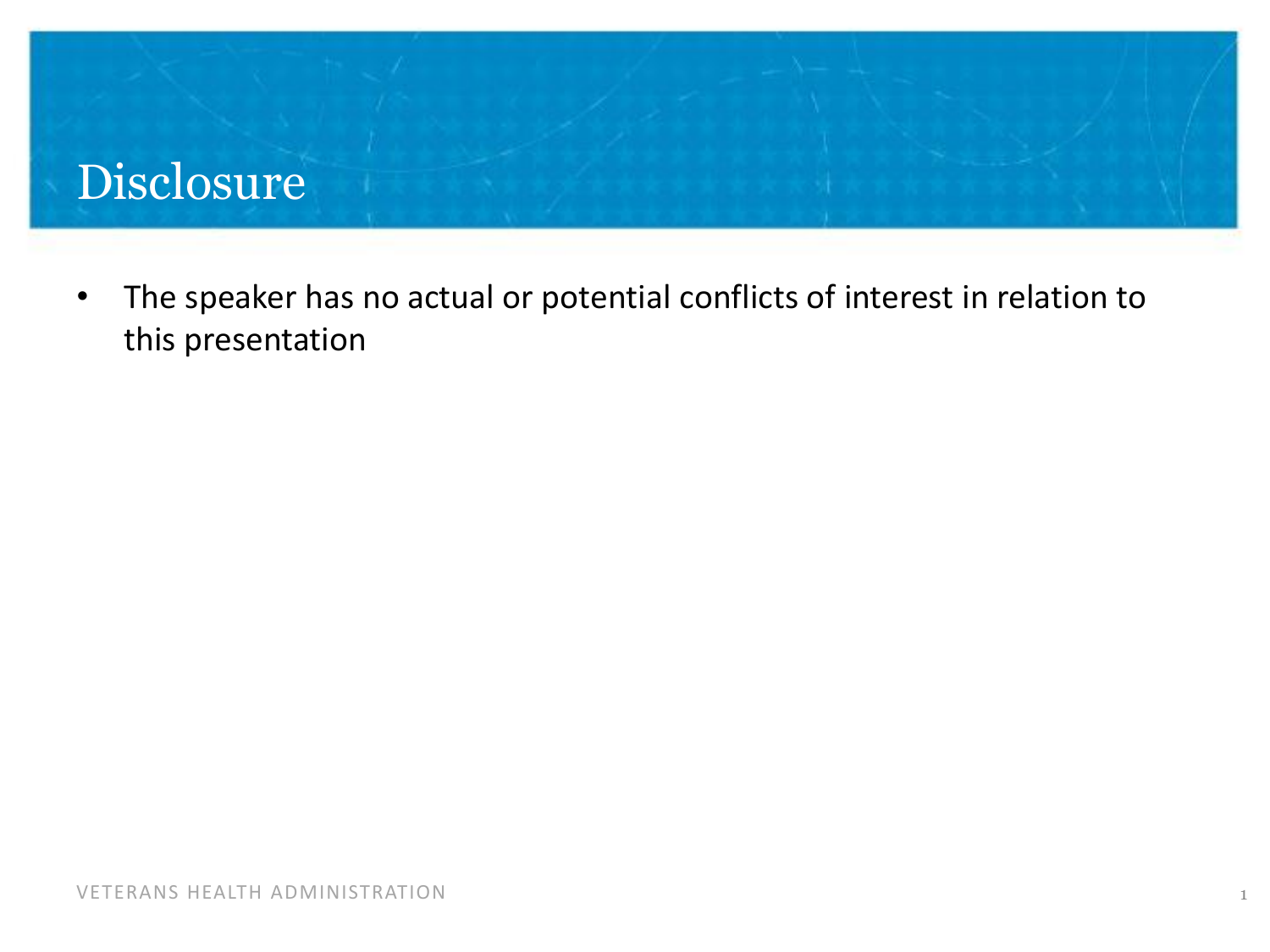### Project Background

- High incidence of 30-day all-cause mortality in enterococcal bacteremia (7-40%)
- Optimal therapy for *Enterococcus faecalis (EF)* has not been well studied
- Recent studies report mixed results comparing mortality risk of glycopeptide vs. beta-lactam therapy for enterococcal bacteremia
- No studies to date have compared outcomes for lipopeptides vs. betalactam or glycopeptide therapies for enterococcal bacteremia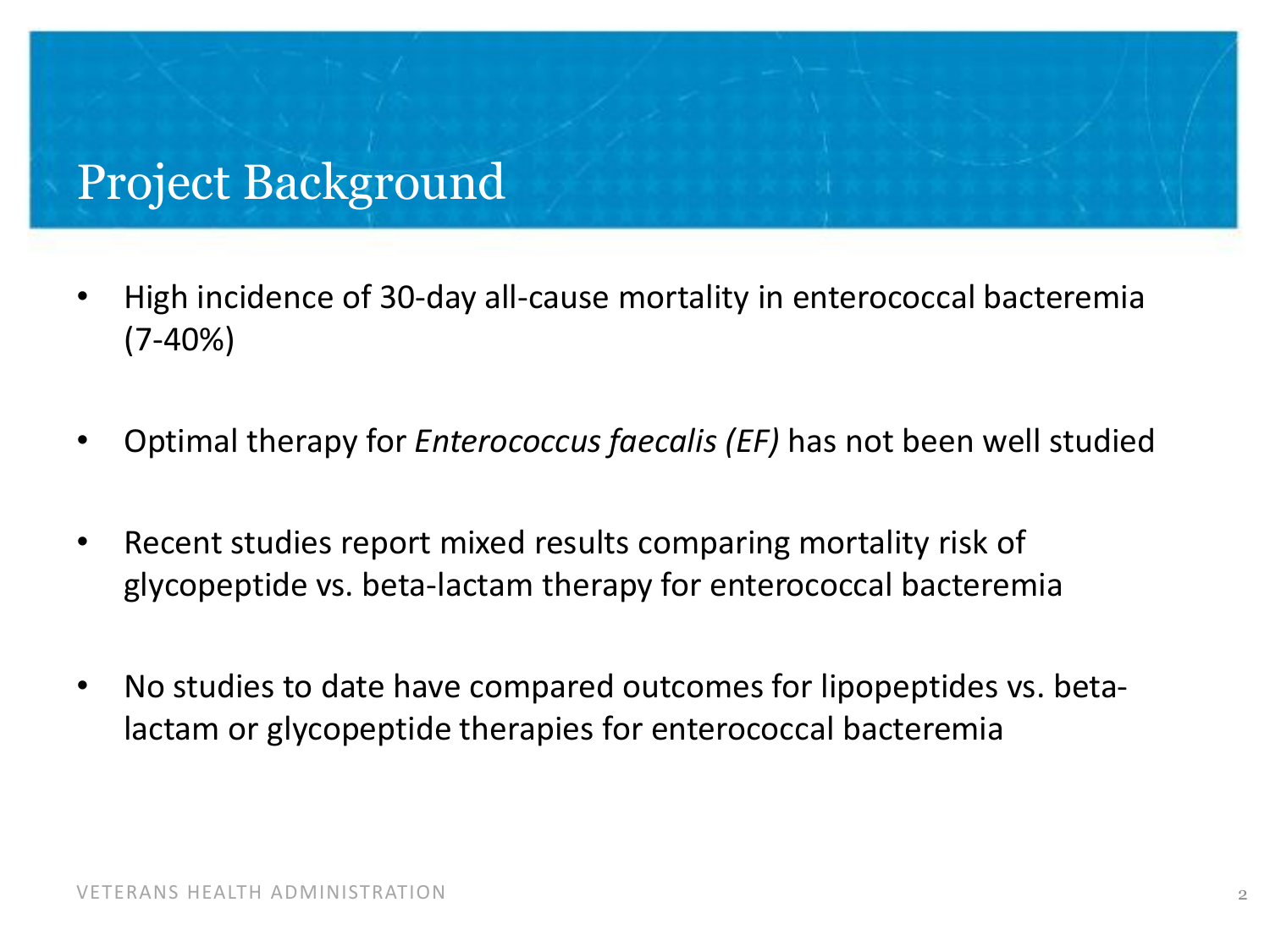## Previous Studies

| <b>Study</b>                                  | N   | <b>Enterococcus Infection</b>    | <b>Outcome</b>                                                         |
|-----------------------------------------------|-----|----------------------------------|------------------------------------------------------------------------|
| Foo et al.<br>2014                            | 172 | 100% E. faecalis                 | 30-day all-cause mortality: 15%<br>Glycopeptide 26.1% vs.<br>$\bullet$ |
| Two-centers,<br>Australia                     |     | (33% polymicrobial)              | $\beta$ -lactam 11.1% (p=0.015)                                        |
| Fletcher et al.<br>2018                       | 186 | 95% E. faecalis                  | 30-day all-cause mortality: 7%<br>Glycopeptide 6.7% vs.                |
| Single-center,<br>US                          |     | (% polymicrobial not<br>defined) | $\beta$ -lactam 7.1% (p=0.922)                                         |
| Petersiel et al.<br>2019                      | 516 | 77% E. faecalis                  | 30-day all-cause mortality: 40%<br>Glycopeptide 40.8% vs.              |
| Single-center,<br><i><u><b>Israel</b></u></i> |     | (38% polymicrobial)              | $\beta$ -lactam 39% (p=0.692)                                          |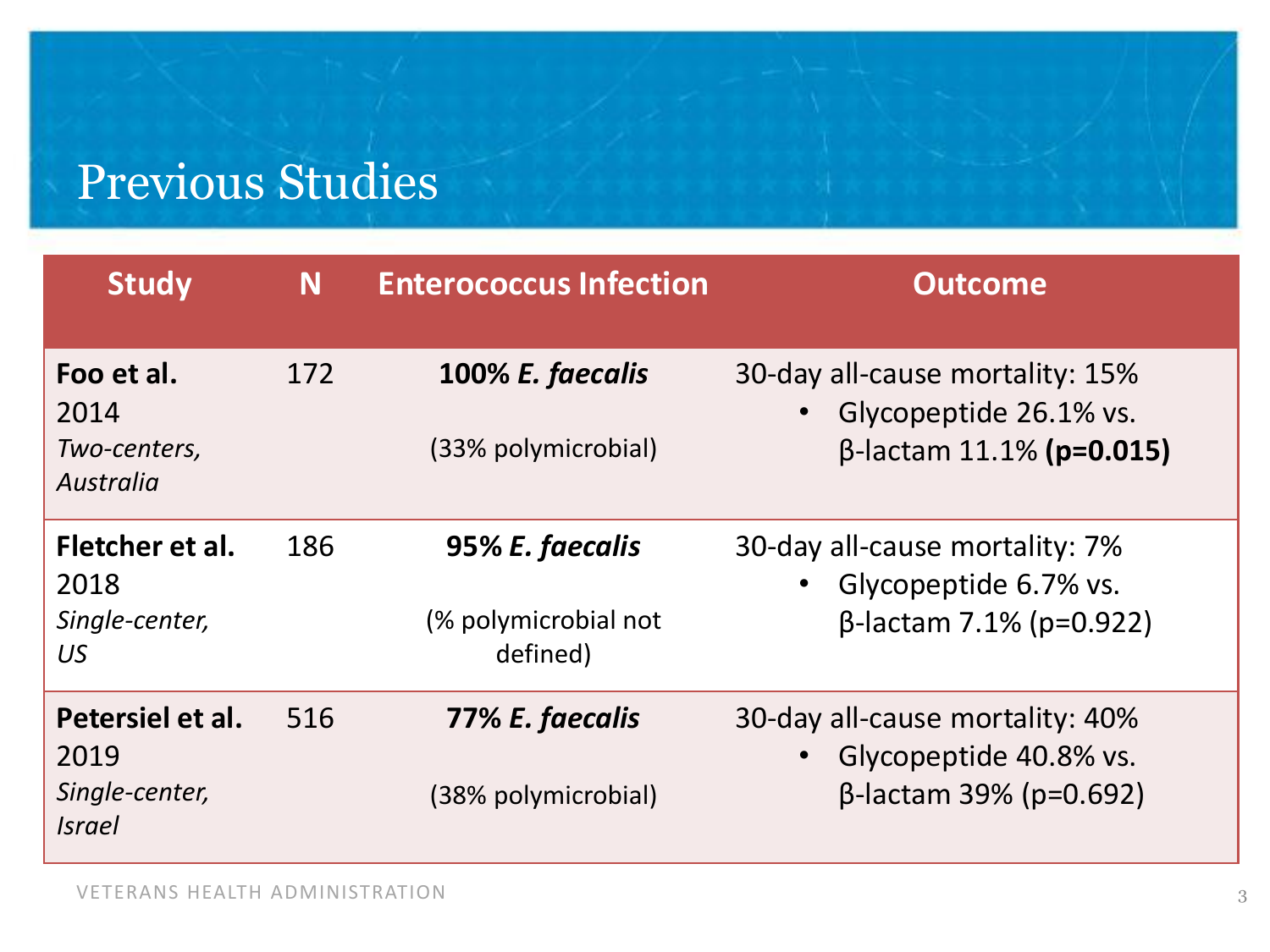#### Purpose

#### Study Objective

• To compare outcomes in patients with ampicillinsusceptible, vancomycin-susceptible *Enterococcus faecalis* bacteremia treated with intravenous glycopeptide, lipopeptide, or beta-lactam therapy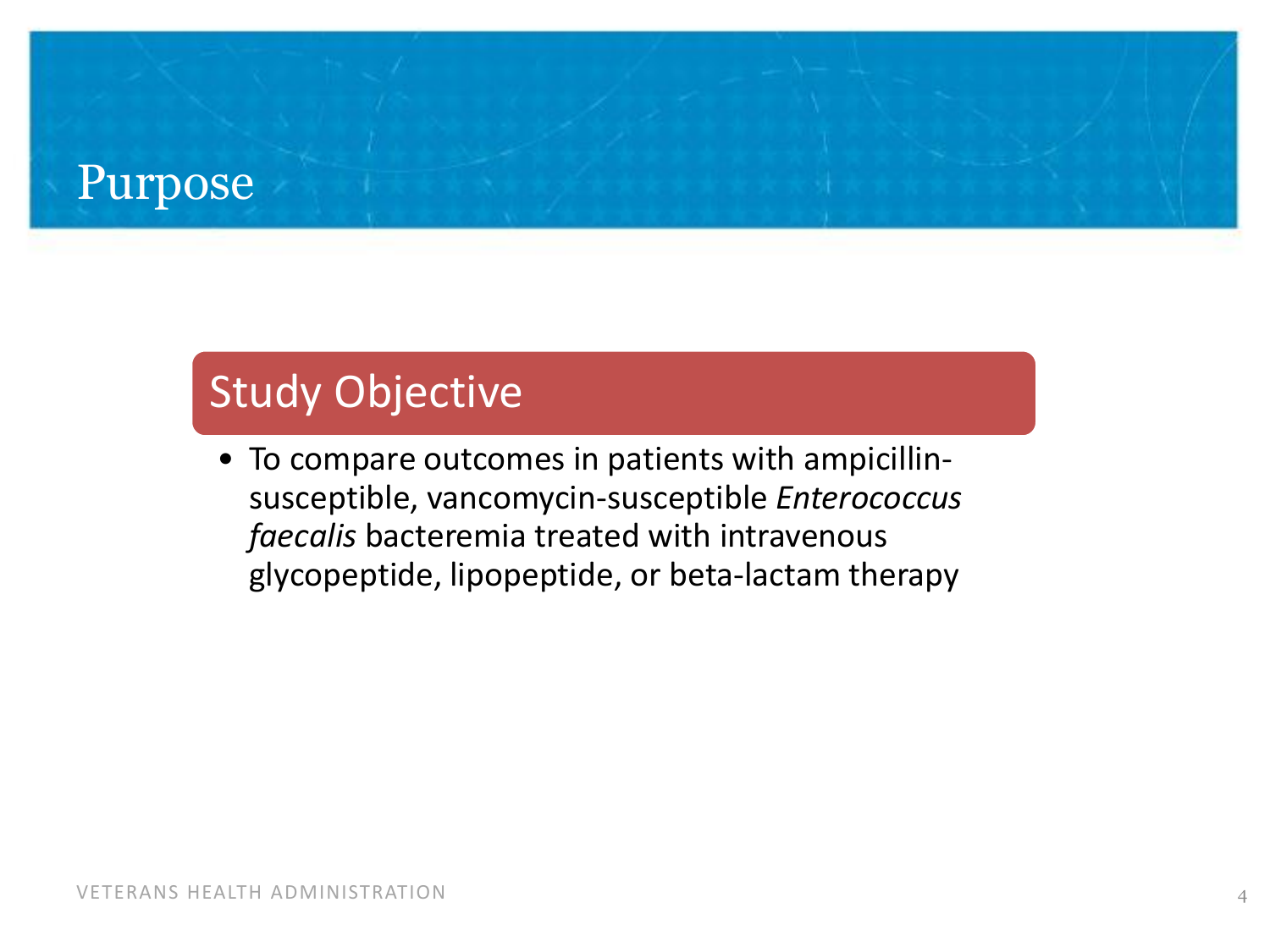## Inclusion and Exclusion Criteria

#### Inclusion Criteria

#### Exclusion Criteria

Subsequent episodes of EF bacteremia

Patients age ≥18 years admitted to VAMC

Clinically significant EF bacteremia

- EF susceptible to ampicillin (or penicillin) and vancomycin (daptomycin, if reported)
- Appropriate therapy with glycopeptide, lipopeptide, or beta-lactam antibiotic

VETERANS HEALTH ADMINISTRATION



Antibiotic therapy <5 days



Polymicrobial bacteremia



Treatment with combination of betalactam plus glycopeptide or lipopeptide

within the study period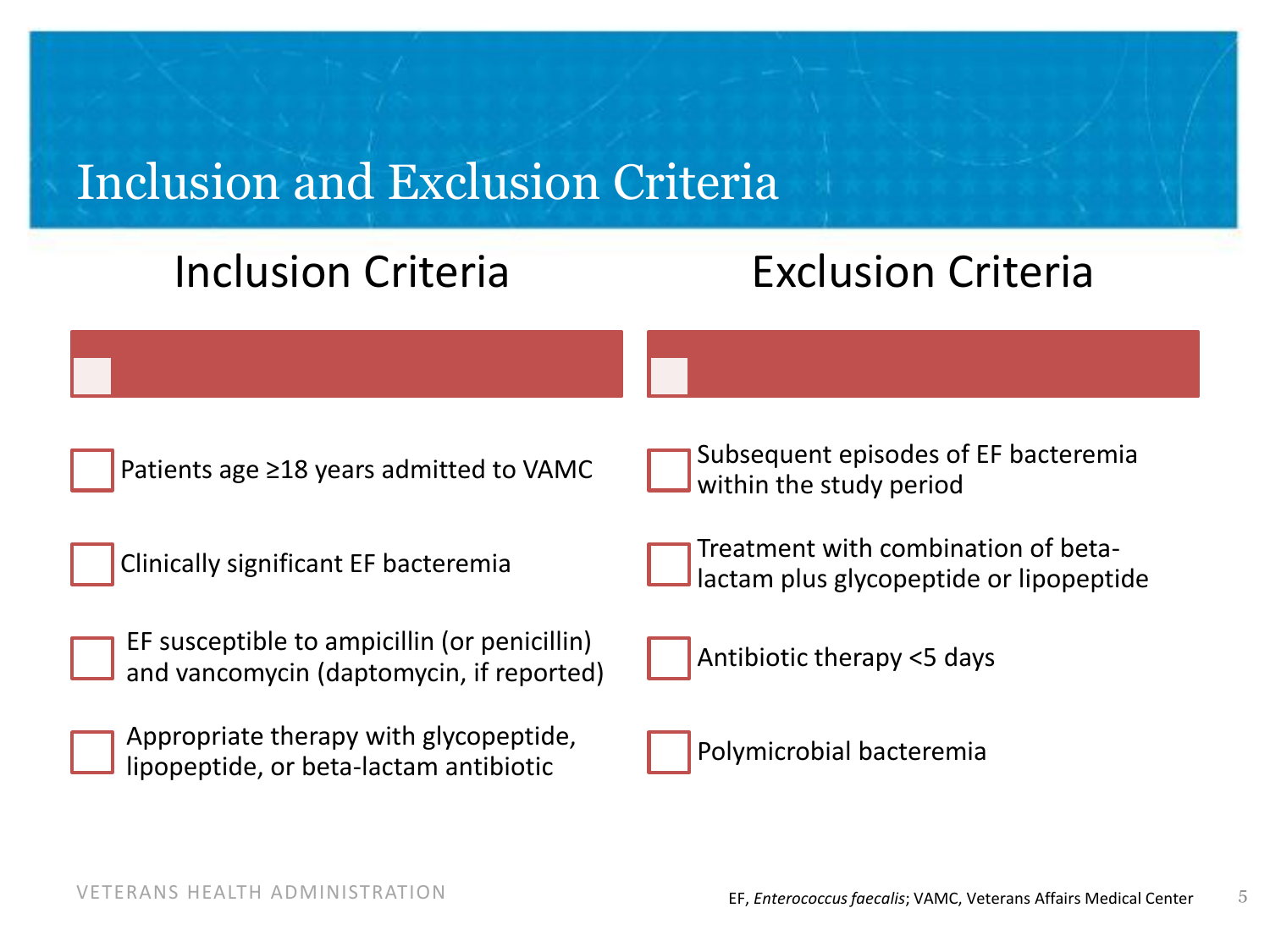## **Methods**

- Retrospective review of national database of patients admitted to Veterans Affairs Medical Centers
	- **January 1, 2012 to December 31, 2017**
- Treatment Groups

Beta-lactam Therapy

- Ampicillin
- Ampicillin/sulbactam

Glycopeptide Therapy

• Vancomycin

Lipopeptide Therapy

• Daptomycin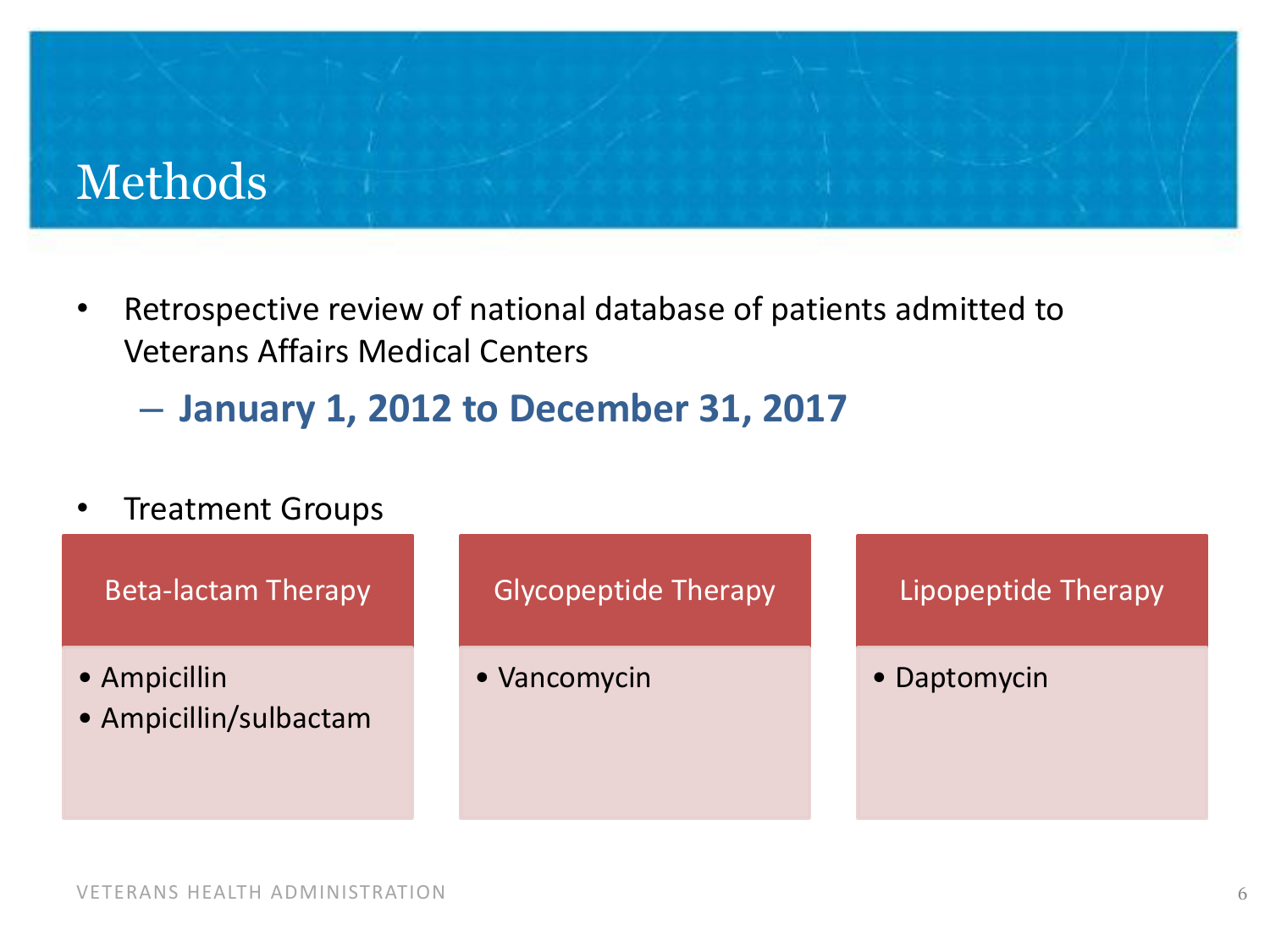## End Points

- **Primary** 
	- 30-day all-cause mortality
- **Secondary** 
	- Recurrent *Enterococcus faecalis* bacteremia
	- Hospital mortality
	- One-year all-cause mortality
	- Incidence of *C. difficile* infection
	- Hospital and ICU length of stay
	- Duration of bacteremia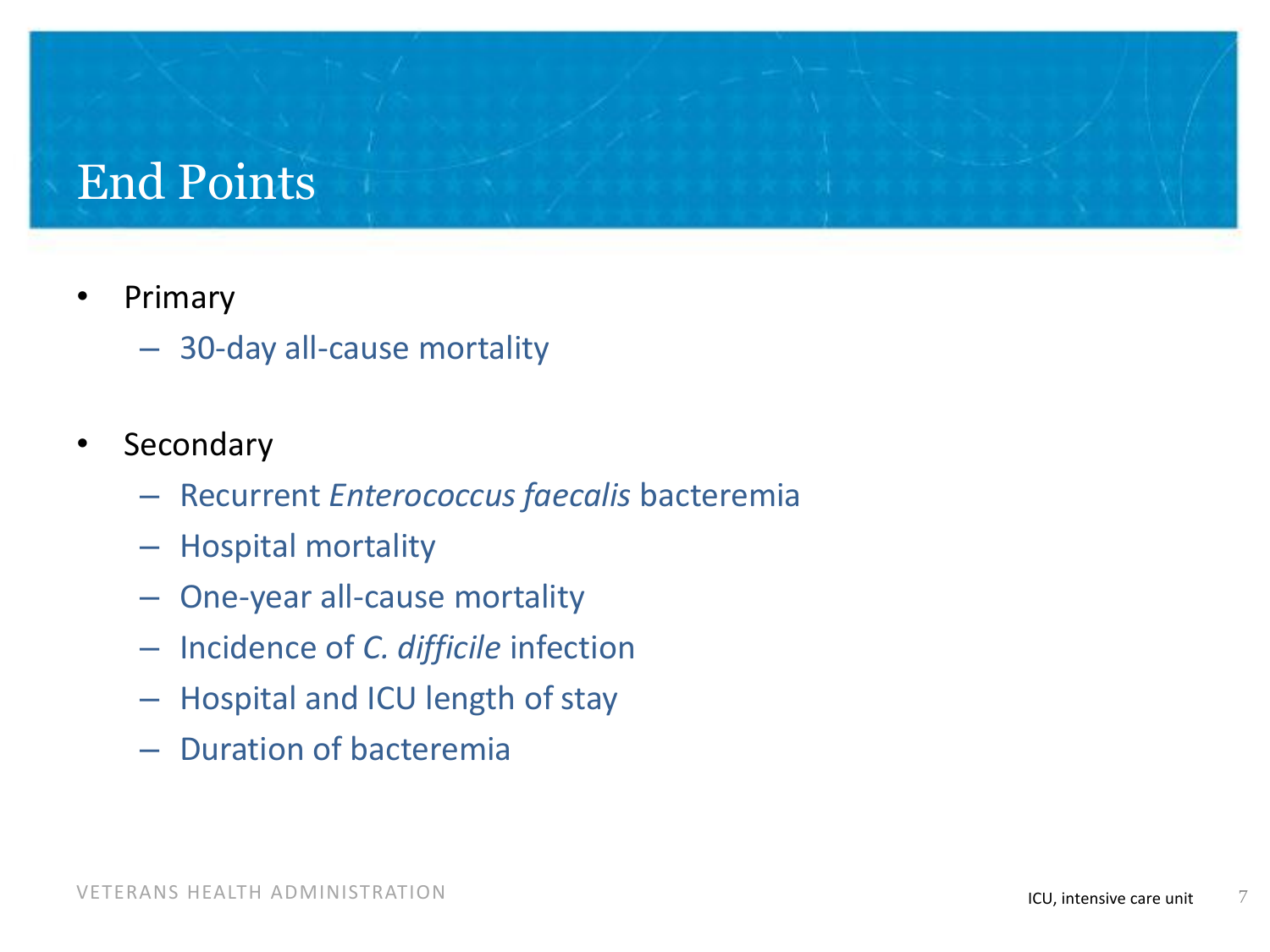### **Statistics**

- Power calculation
	- 208 patients needed for 80% power to detect a 15% difference in 30-day all-cause mortality

| <b>Primary Outcome</b>              | <b>Type of Data</b> | <b>Statistical Test</b>                                          |  |
|-------------------------------------|---------------------|------------------------------------------------------------------|--|
| 30-day all-cause mortality          | Non-continuous      | Fisher's exact or Chi-squared<br>Kaplan-Meier with log-rank test |  |
| <b>Secondary Outcomes</b>           | <b>Type of Data</b> | <b>Statistical Test</b>                                          |  |
| Incidence of recurrent bacteremia   |                     | Fischer's exact or Chi-squared                                   |  |
| Incidence of C. difficile infection | Non-continuous      |                                                                  |  |
| <b>Hospital mortality</b>           |                     |                                                                  |  |
| One-year all-cause mortality        |                     | Kaplan-Meier with log-rank test                                  |  |
| Hospital and ICU length of stay     |                     |                                                                  |  |
| Duration of bacteremia              | Continuous          | T-test or Mann-Whitney U test                                    |  |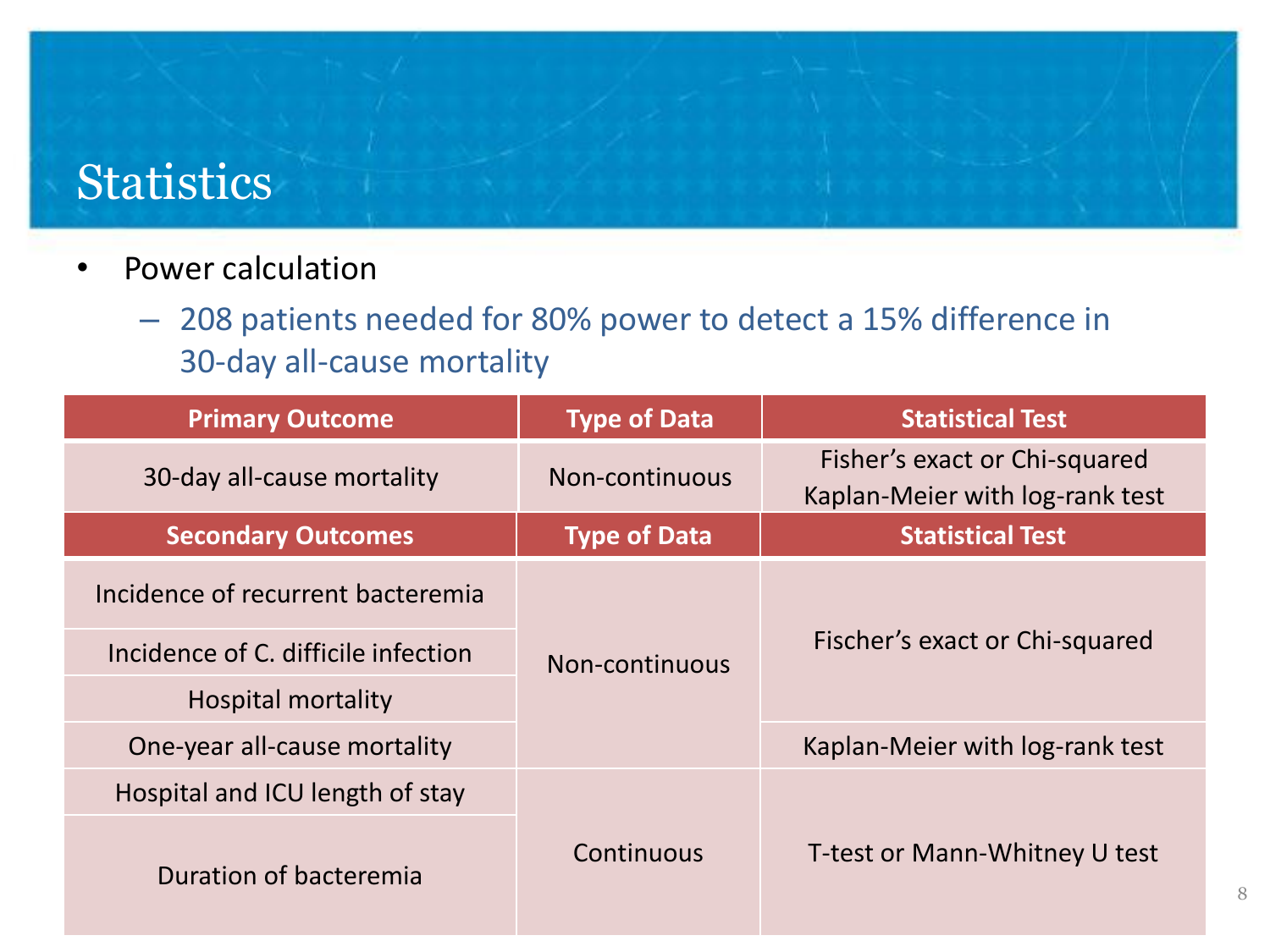

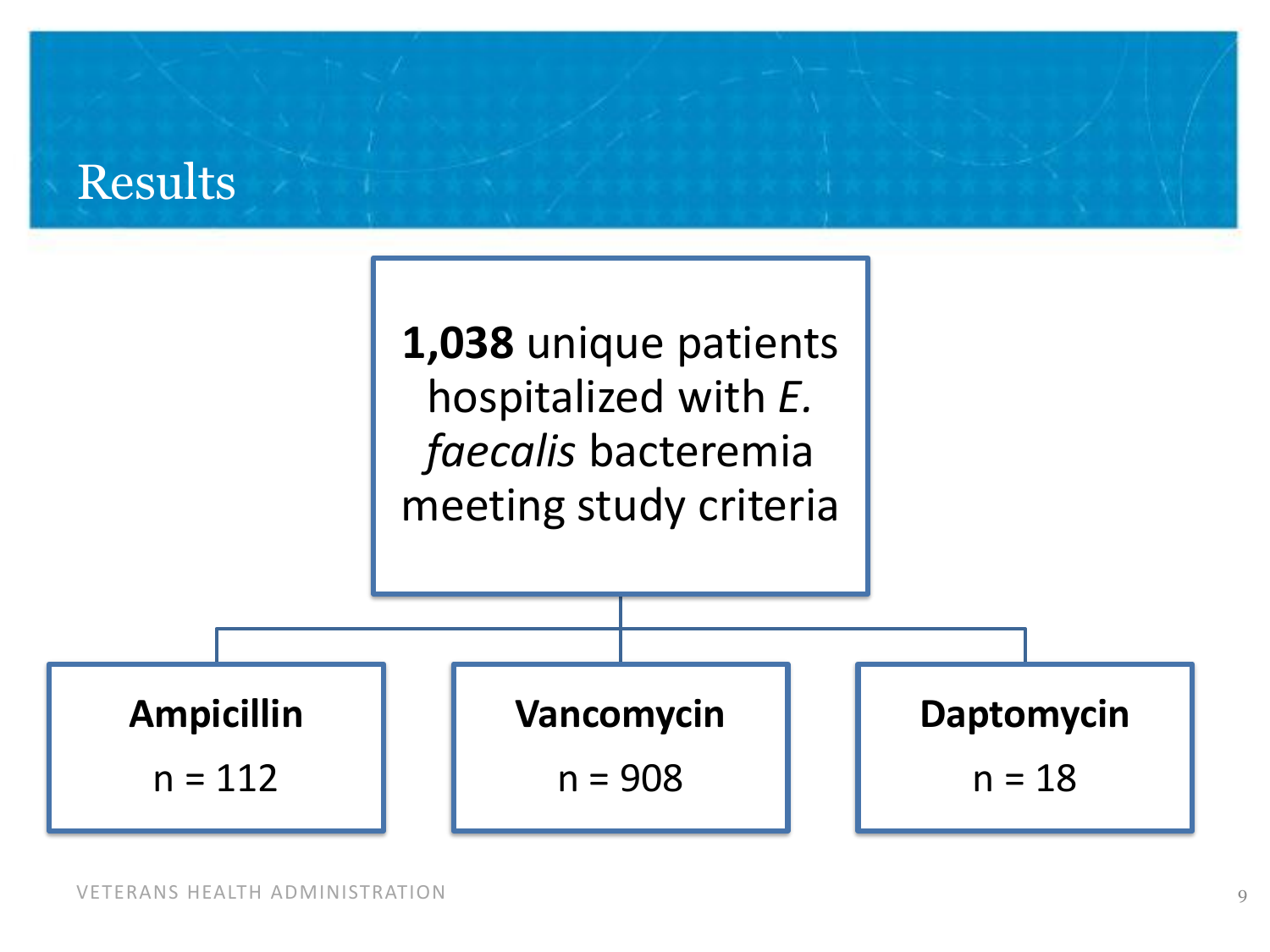# Patient Demographics

| <b>Characteristics</b>        | <b>Ampicillin</b><br>$(n=112)$ | <b>Vancomycin</b><br>$(n=908)$ | <b>Daptomycin</b><br>$(n=18)$ |
|-------------------------------|--------------------------------|--------------------------------|-------------------------------|
| Age, mean years ± SD          | $72.7 \pm 11.1$                | $73.2 \pm 11.5$                | $72.4 \pm 11.1$               |
| Male, $n$ $%$                 | 111(99.1)                      | 891 (98.1)                     | 17(94.4)                      |
| ICU admission location, n (%) | 15(13.4)                       | 229(25.2)                      | 3(16.7)                       |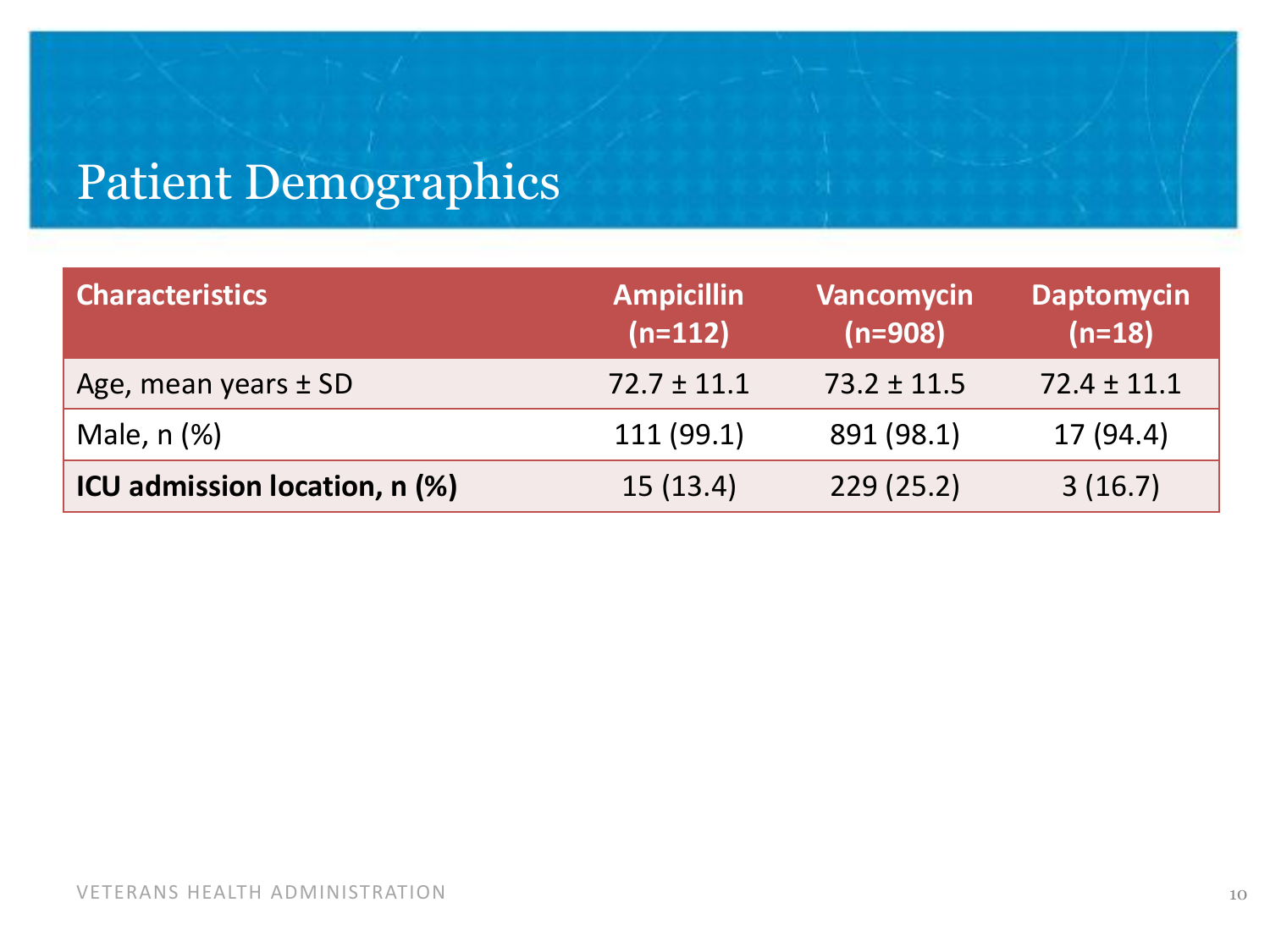| <b>Outcome</b>                       | <b>Ampicillin</b><br>$(n=112)$ | Vancomycin<br>$(n=908)$ | <b>Daptomycin</b><br>$(n=18)$ | <b>P-value</b> |
|--------------------------------------|--------------------------------|-------------------------|-------------------------------|----------------|
| 30-day all-cause<br>mortality, n (%) | 9<br>(8.0)                     | 200<br>(22.0)           | (5.6)                         | 0.001          |
| 1-year all-cause<br>mortality, n (%) | 38<br>(33.9)                   | 448<br>(49.3)           | 6<br>(33.3)                   | 0.004          |
| Hospital mortality,<br>n(%)          | 5<br>(4.5)                     | 138<br>(15.2)           | (5.6)                         | 0.005          |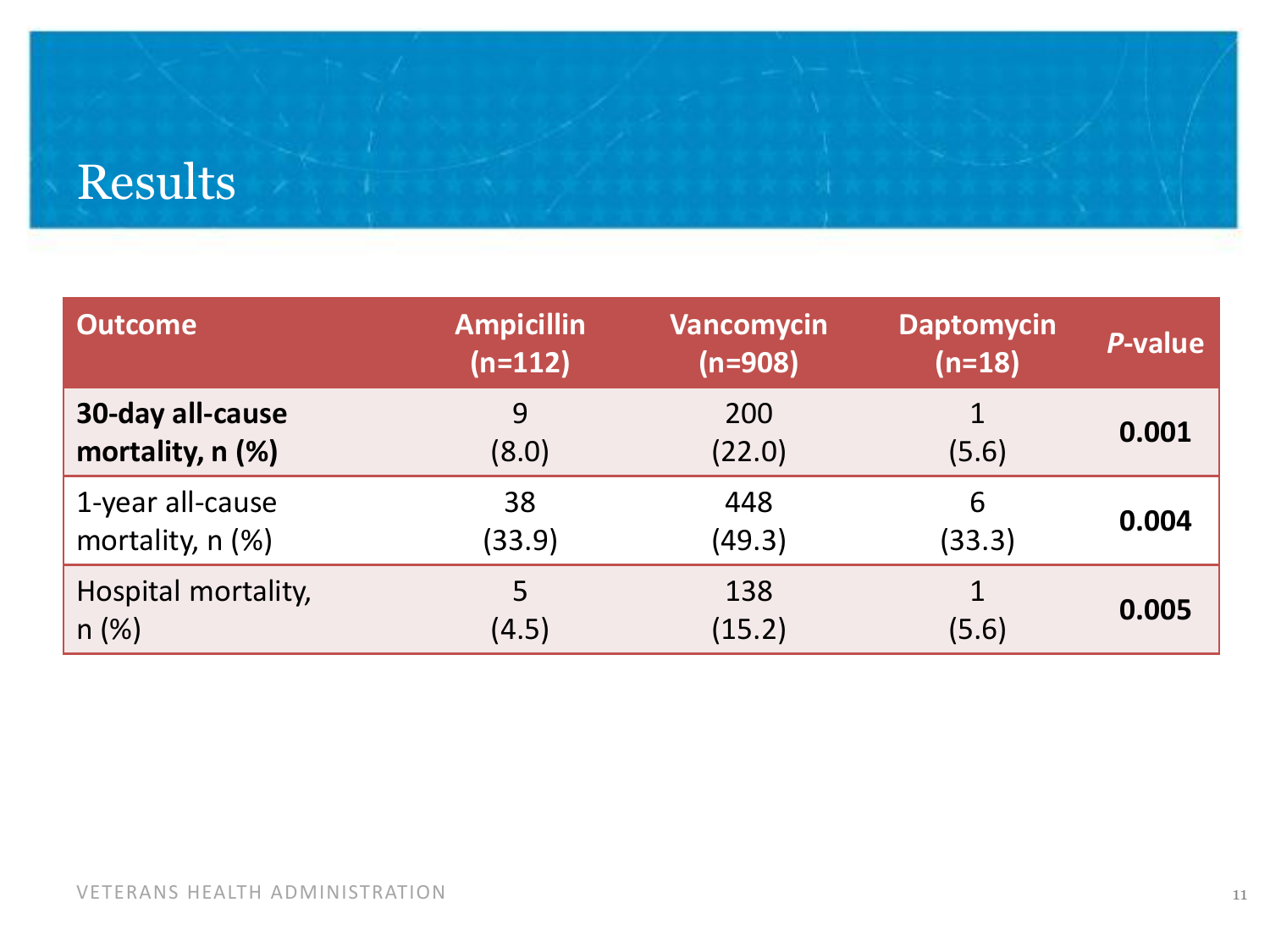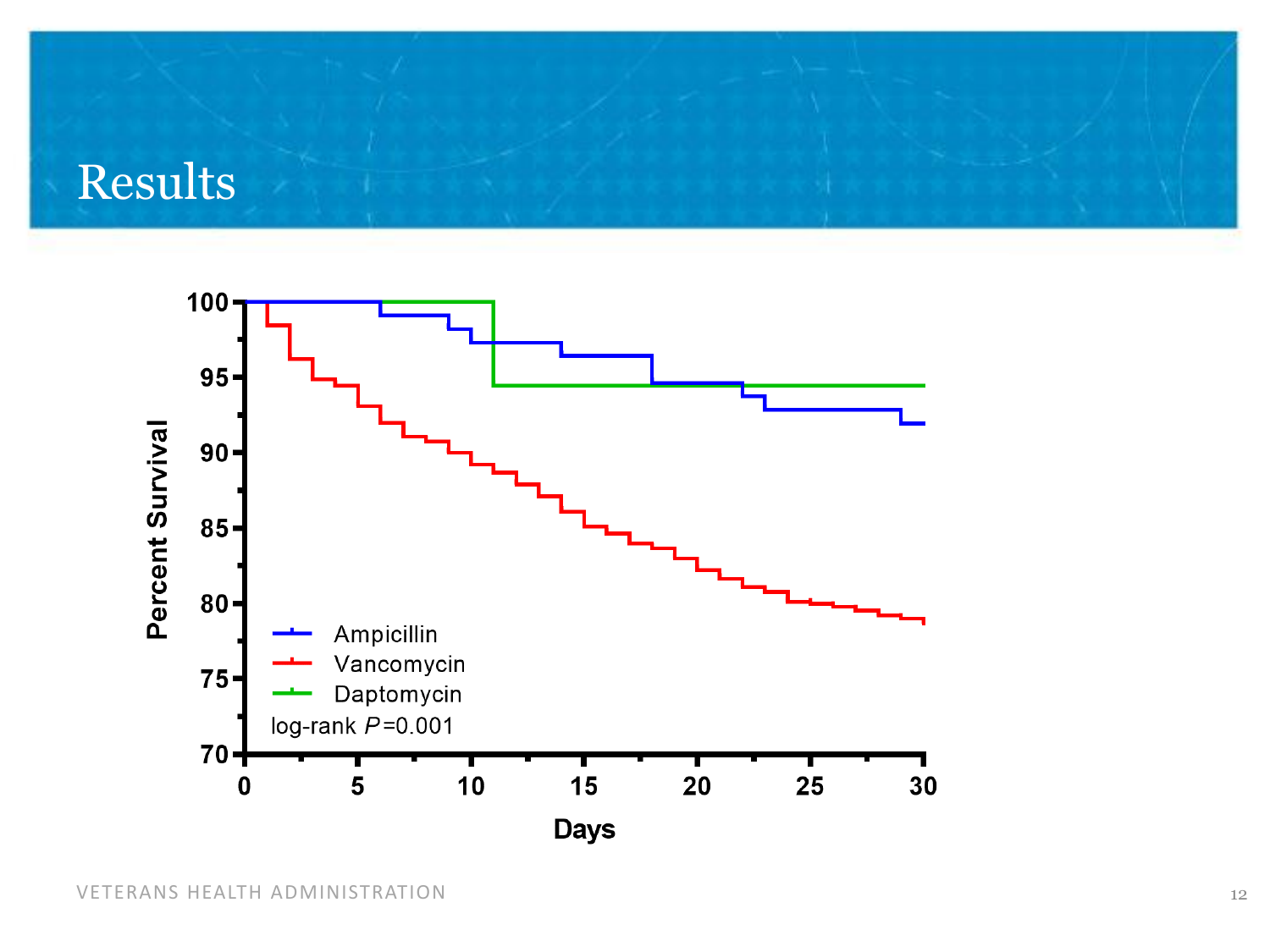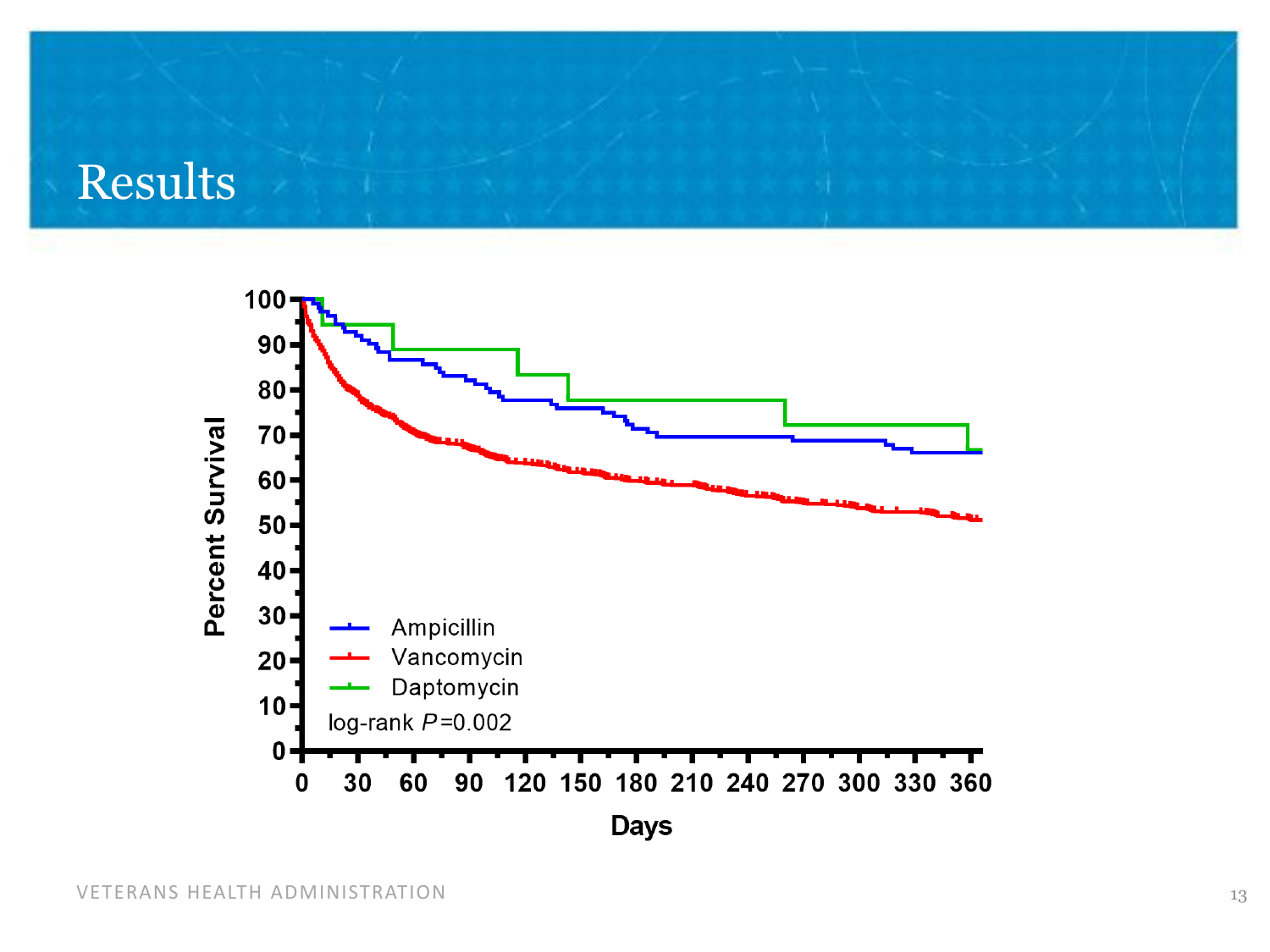• Comparison of 30-day all-cause mortality between ampicillin and vancomycin treatment groups by multivariable logistic regression

| <b>Variable</b>             | <b>Adjusted Odds Ratio</b><br>(95% confidence interval) | <b>P-value</b> |
|-----------------------------|---------------------------------------------------------|----------------|
| <b>Vancomycin treatment</b> | 2.80<br>$(1.37 - 5.71)$                                 | 0.005          |
| <b>ICU</b> admission        | 3.68<br>$(2.64 - 5.14)$                                 | < 0.001        |
| Age                         | 1.03<br>$(1.01 - 1.05)$                                 | < 0.001        |
| Male gender                 | 1.36<br>$(0.41 - 4.49)$                                 | 0.617          |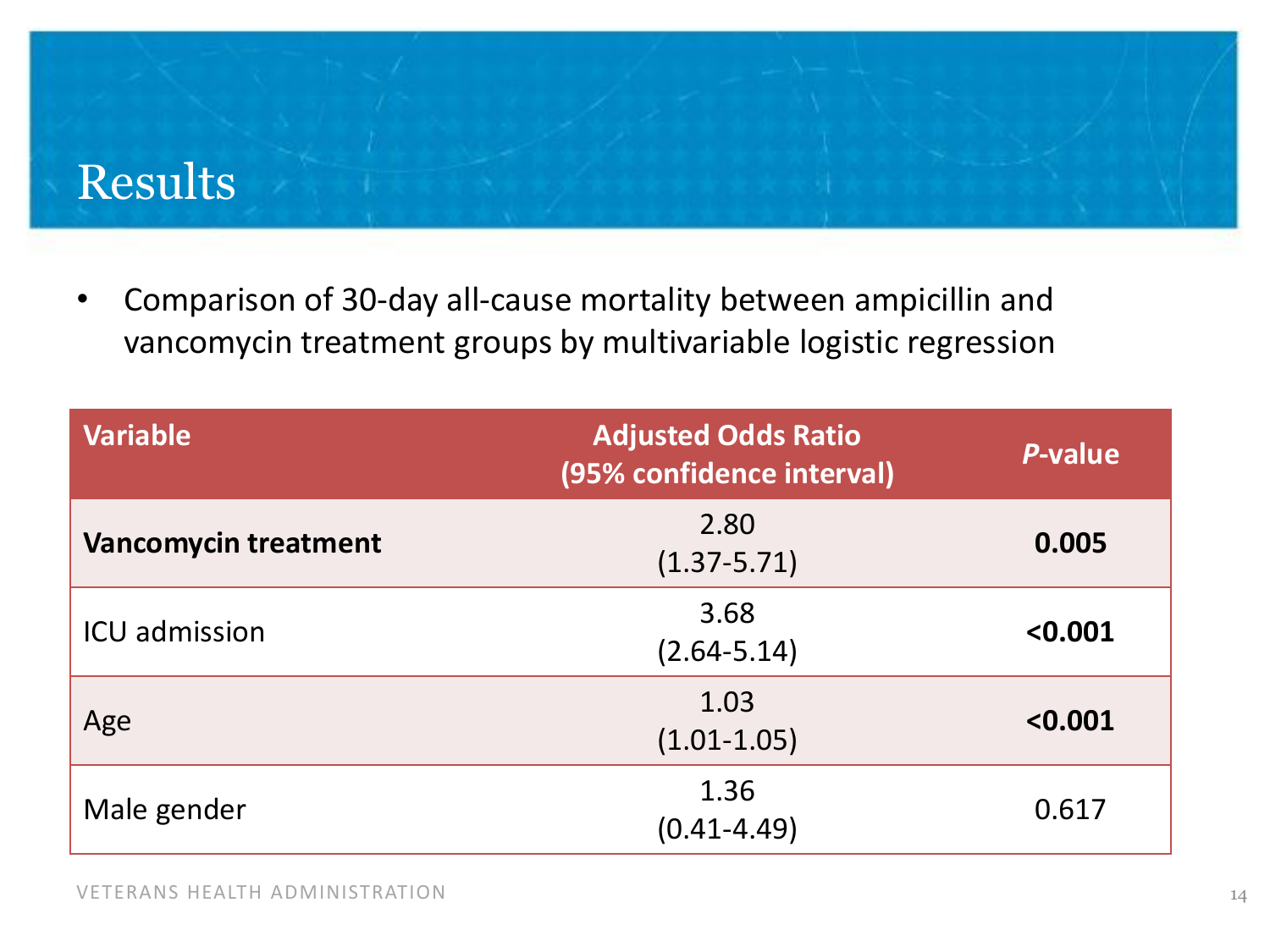## Conclusion

- Vancomycin is associated with increased mortality compared to ampicillin for the treatment of clinically significant ampicillin-susceptible, vancomycin-susceptible *Enterococcus faecalis* bloodstream infection
- Lowest mortality numerically observed in daptomycin group, but limited by power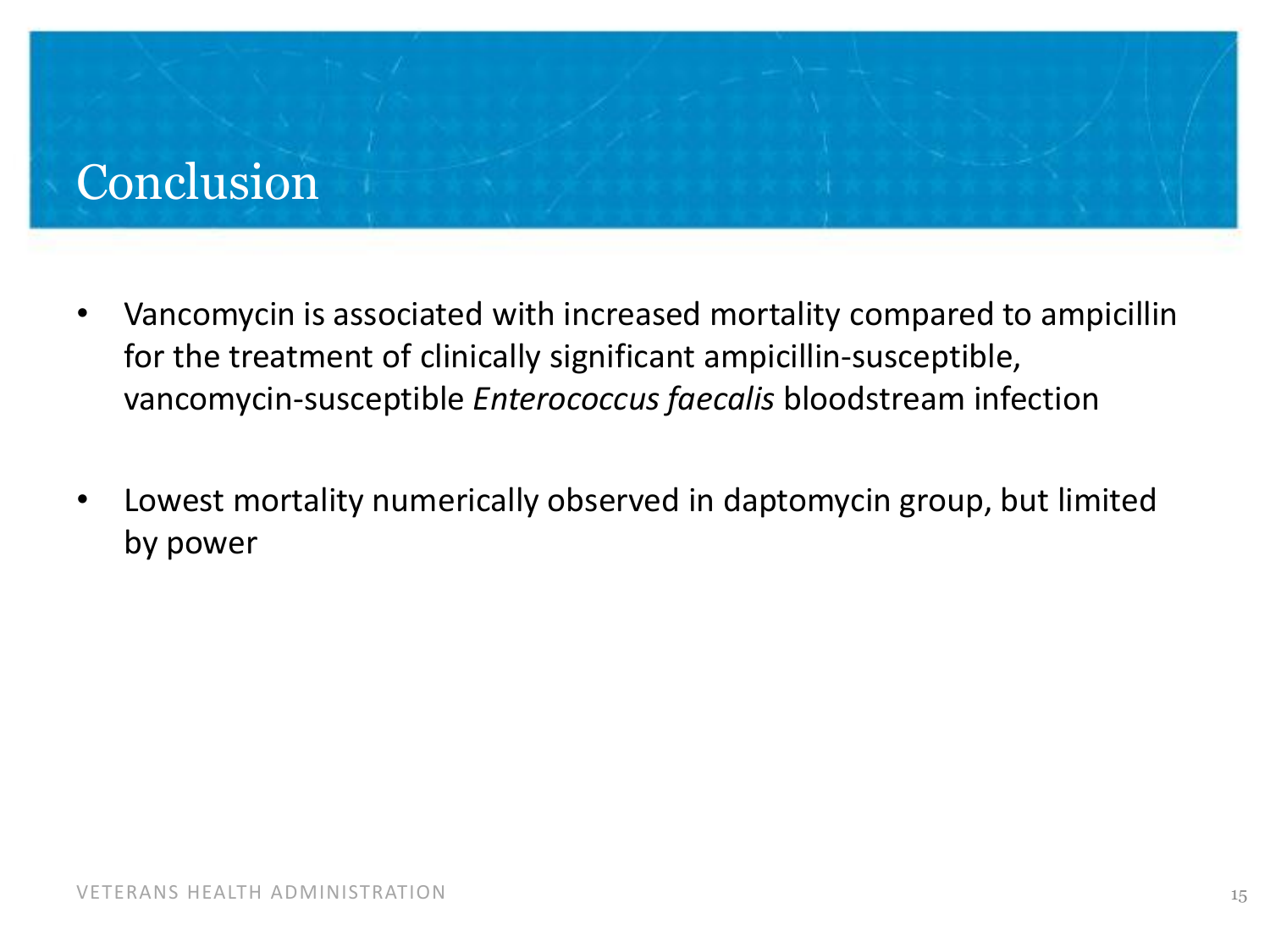#### Future Directions

- Further collection and adjustment for confounding factors between groups
- Expansion of cohort years included to increase daptomycin sample
- Evaluation of effect of vancomycin dosing on outcomes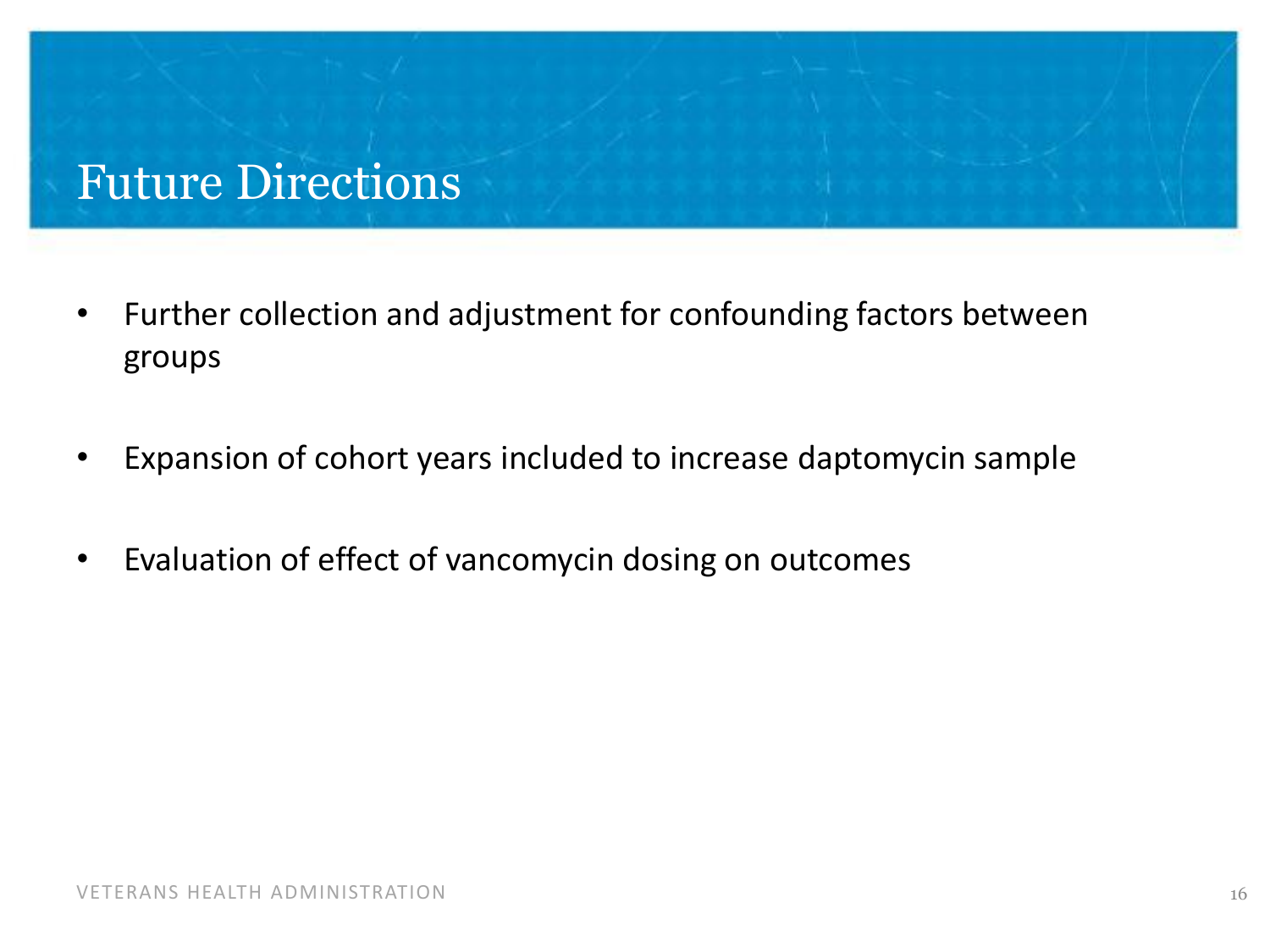## Limitations

- Retrospective study
- Limited data available at this time
- VA patient population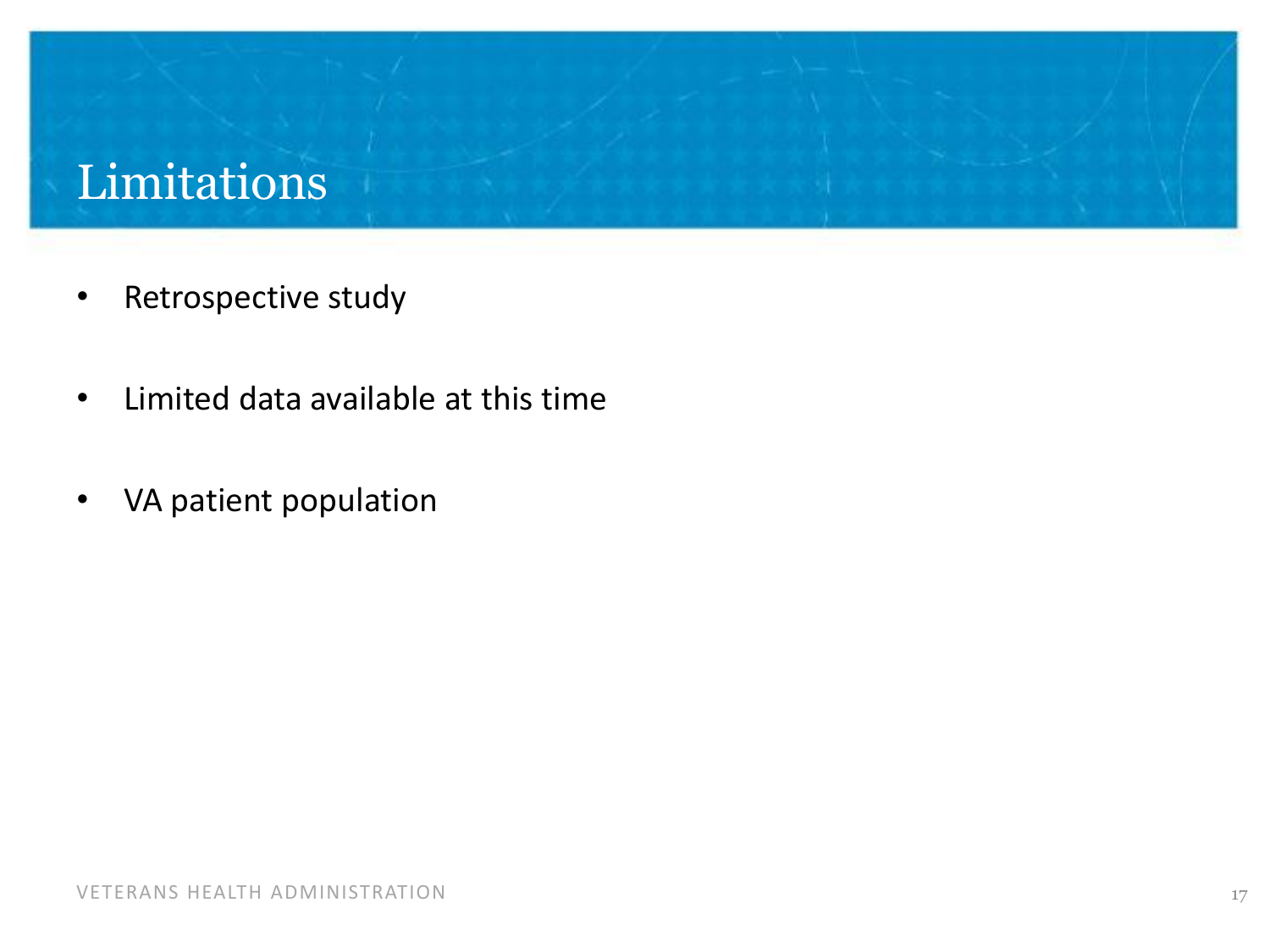## Acknowledgements

**Jamie Guyear, Pharm.D., BCIDP**

Kansas City VA Medical Center

#### **Nicholas Britt, Pharm.D., MS, BCPS, BCIDP**

University of Kansas, Schools of Pharmacy and Medicine VA Eastern Kansas Health Care System - Dwight D. Eisenhower VAMC

#### **Emily Potter, Pharm.D., BCPS**

VA Eastern Kansas Health Care System - Dwight D. Eisenhower VAMC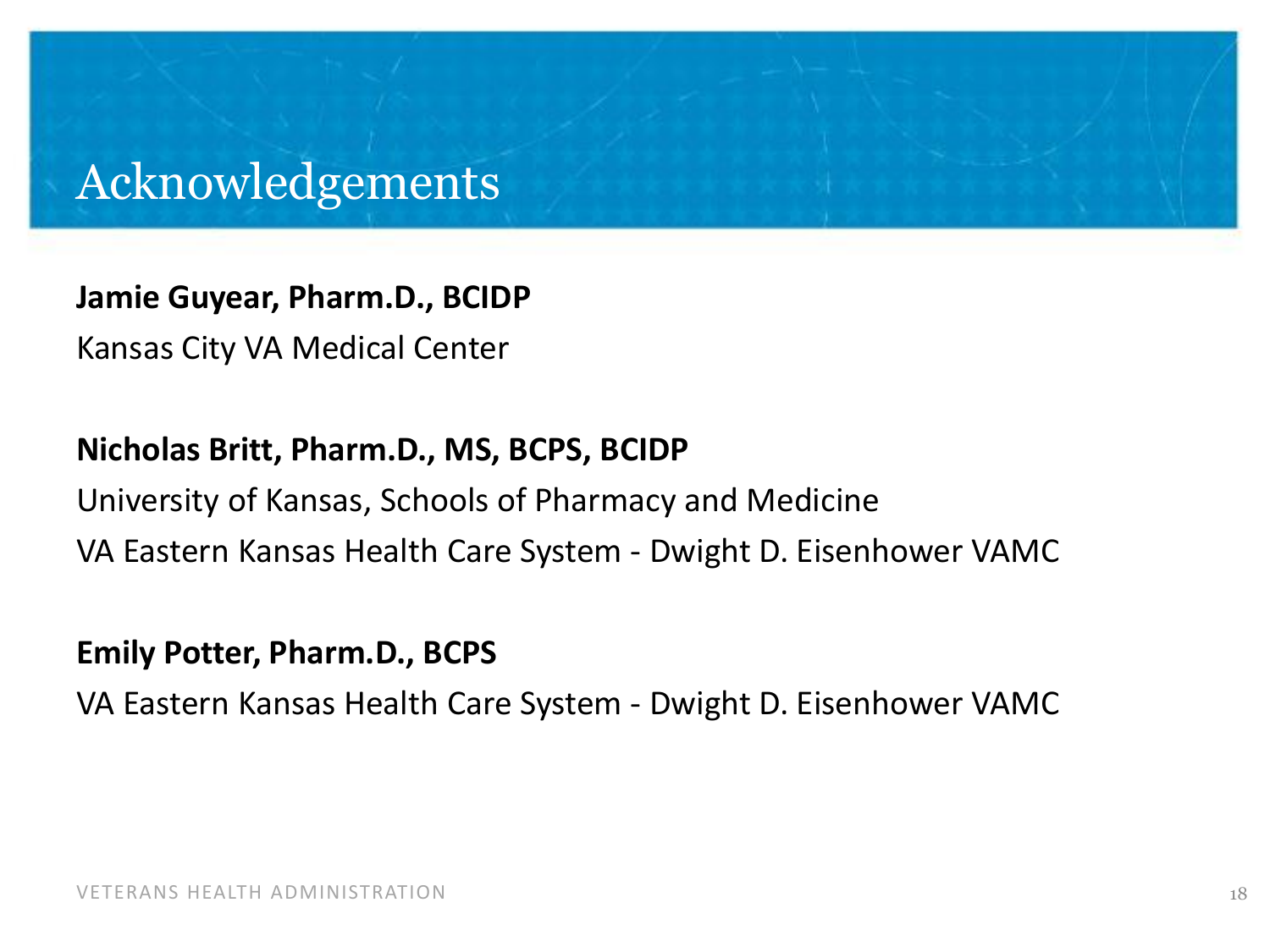#### References

Ceci M, Delpech G, Sparo M, et al. Clinical and microbiological features of bacteremia caused by Enterococcus faecalis. J Infect Dev Ctries 2015; 9(11):1195-1203

Fletcher JM, Kram SJ, Sarubbi CB, et al. Effectiveness of vancomycin or beta-lactam therapy in ampicillinsusceptible enterococcus spp. bloodstream infections. Journal of Pharmacy Practice 2018:1-7.

Foo H, Chater M, Maley M, J. van Hal S. Glycopeptide use is associated with increased mortality in enterococcus faecalis bacteremia. J Antimicrob Chemother 2014; 69: 2252-57

Kim D, Lee H, Yoon E, et al. Prospective observational study of the clinical prognoses of patients with bloodstream infections caused by ampicillin-susceptible but penicillin-resistant enterococcus faecalis. Antimicrob Agents Chemother 2019; 63(7): e00291-19.

Petersiel N, Bitterman R, Manaa A, et al. B-lactam antibiotics vs. vancomycin for the early treatment of enterococcal bacteraemia: a retrospective cohort study. Int J Antimicrob Agents 2019; 53:761-766.

Suppli M, Aabenhus R, Harboe ZB, et al. Mortality in enterococcal bloodstream infections increases with inappropriate antimicrobial therapy. Clin Microbiol Infect 2011; 17:1078-1083.